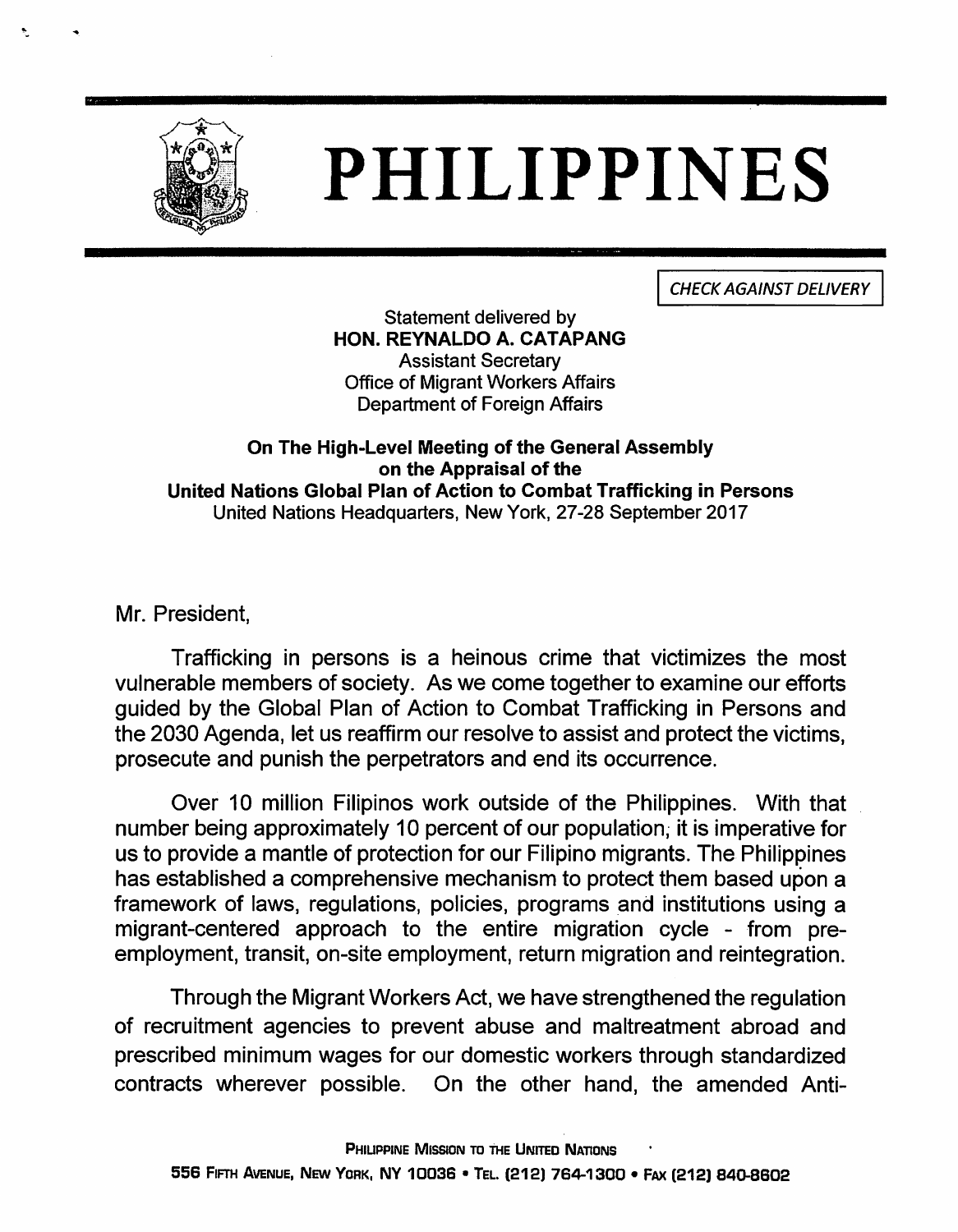trafficking Act criminalises even attempted trafficking punishable by imprisonment. Liabilities of accessories and accomplices of human trafficking activities have also been clearly laid down.

The Philippines underscores the need for a creative, multi-disciplinary, multi-sectoral and comprehensive approach. Toward this end, the Government established the Inter-Agency Council Against Trafficking (lACAT) composed of representatives of relevant government agencies, civil society organizations, faith-based groups and the private sectors, among others.

Concerted efforts, especially through the Council, have resulted in the successful prosecution of perpetrators of human trafficking. From 2005 to June 2017, the Philippines has had a total of 297 convictions involving 317 perpetrators. In 2016, 44 cases of trafficking in persons produced 53 convictions, 36 of them were sentenced to life imprisonment. From January to June 2017 alone, the Philippines has had 23 convictions for human trafficking.

For the Philippines, our commitment to battle trafficking in women and girls is manifest in our tabling the resolution "Trafficking inWomen and Girls" since 1994. The resolution recognizes the importance of a revitalized global partnership to ensure the implementation of the 2030 Agenda. It calls for more work to be done to understand the link between migration and trafficking in persons and to develop more effective responses to eliminate the risk of trafficking in the migration process.

The resolution also recognizes the heightened vulnerability to trafficking in humanitarian crisis situations. In response, the Philippines last year passed into law the Children's Emergency Relief and Protection Act. It dictates that during a state of national or local calamity, the police, military and government service providers shall immediately undertake comprehensive measures and monitoring to prevent child trafficking for labor or sexual exploitation.

For the Philippine Government, adopting a one-country team and multi-stakeholder approach has proven to be effective. This consolidates the mandates, efforts, resources and interests of the dutybearers and